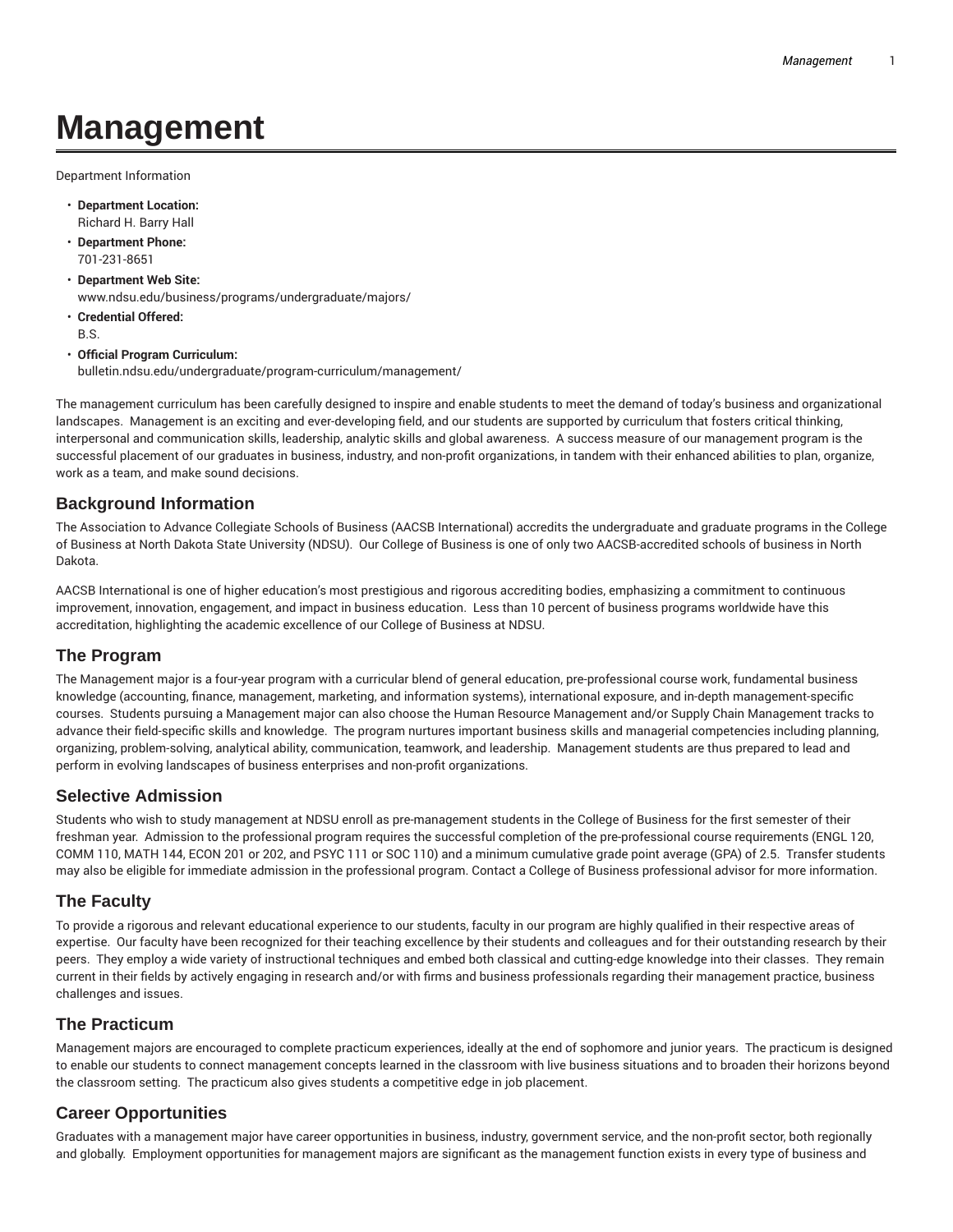organization, whether manufacturing or service, small- or large-sized, for-profit or not-for-profit. Major job categories include human resources, supply chain/operations, project management, product/service management, and general management.

## **The College**

In addition to the management major, the College of Business offers undergraduate majors in accounting, business administration, finance, global business (second major only), marketing, and management information systems. The College of Business also offers five graduate programs including Master of Business Administration, Master of Accountancy, Master of Managerial Logistics, Master of Transportation and Urban Systems, and Doctorate in Transportation and Logistics.

## **High School Preparation**

It is recommended that high school students interested in studying management at the university level take mathematics courses at least through pre-calculus. High school electives in the social sciences, communication, and English also would be of benefit. Students who have satisfactorily completed Advanced Placement courses in Calculus, Economics, English, Communication, and Psychology or Sociology may be immediately eligible for admission to the professional program. Please speak with a professional advisor in the College of Business for more information.

# **Plan of Study**

Please note this is a sample plan of study and not an official curriculum. Actual student schedules for each semester will vary depending on start year, education goals, applicable transfer credit, and course availability. Students are encouraged to work with their academic advisor on a regular basis to review degree progress and customize an individual plan of study.

| <b>Freshman</b>                           |                       |                                             |                |
|-------------------------------------------|-----------------------|---------------------------------------------|----------------|
| Fall                                      |                       | <b>Credits Spring</b>                       | <b>Credits</b> |
| <b>ENGL 110</b>                           |                       | 4 COMM 110                                  | 3              |
| <b>MATH 144</b>                           |                       | 4 ENGL 120                                  | 3              |
| <b>PSYC 111</b>                           |                       | 3 MIS 116                                   | 3              |
| <b>ECON 201</b>                           |                       | 3 ECON 202                                  | 3              |
| Gen Ed Wellness                           |                       | 2 Non-Major Elective                        | 3              |
|                                           | 16                    |                                             | 15             |
| Sophomore                                 |                       |                                             |                |
| Fall                                      | <b>Credits Spring</b> |                                             | <b>Credits</b> |
| ACCT 200                                  |                       | 3 ACCT 201                                  | 3              |
| SOC 110                                   |                       | 3 STAT 331                                  | $\sqrt{2}$     |
| <b>PHIL 216</b>                           |                       | 3 Gen Ed Humanities/Fine Arts               | 3              |
| <b>STAT 330</b>                           |                       | 3 Gen Ed Science & Technology (w/<br>lab)   | $\overline{4}$ |
| Gen Ed Science & Technology               |                       | 3 Non-Major Elective                        | 3              |
|                                           | 15                    |                                             | 15             |
| Junior                                    |                       |                                             |                |
| Fall                                      |                       | <b>Credits Spring</b>                       | <b>Credits</b> |
| <b>ENGL 320</b>                           |                       | 3 BUSN 430                                  | 3              |
| <b>FIN 320</b>                            |                       | 3 MGMT 330                                  | 3              |
| <b>MGMT 320</b>                           |                       | 3 MGMT 450                                  | 3              |
| <b>MRKT 320</b>                           |                       | 3 MIS 320                                   | 3              |
| Gen Ed Cultural Diversity                 |                       | 3 300-400 Level Business Elective           | 3              |
|                                           | 15                    |                                             | 15             |
| <b>Senior</b>                             |                       |                                             |                |
| Fall                                      |                       | <b>Credits Spring</b>                       | <b>Credits</b> |
| <b>MGMT 360</b>                           |                       | 3 BUSN 489                                  | 3              |
| 300-400 Level Management<br>Electives (2) |                       | 6 300-400 Level Management<br>Electives (2) | 6              |
| 300-400 Level Business Elective           |                       | 3 300-400 Level Business Elective           | 3              |